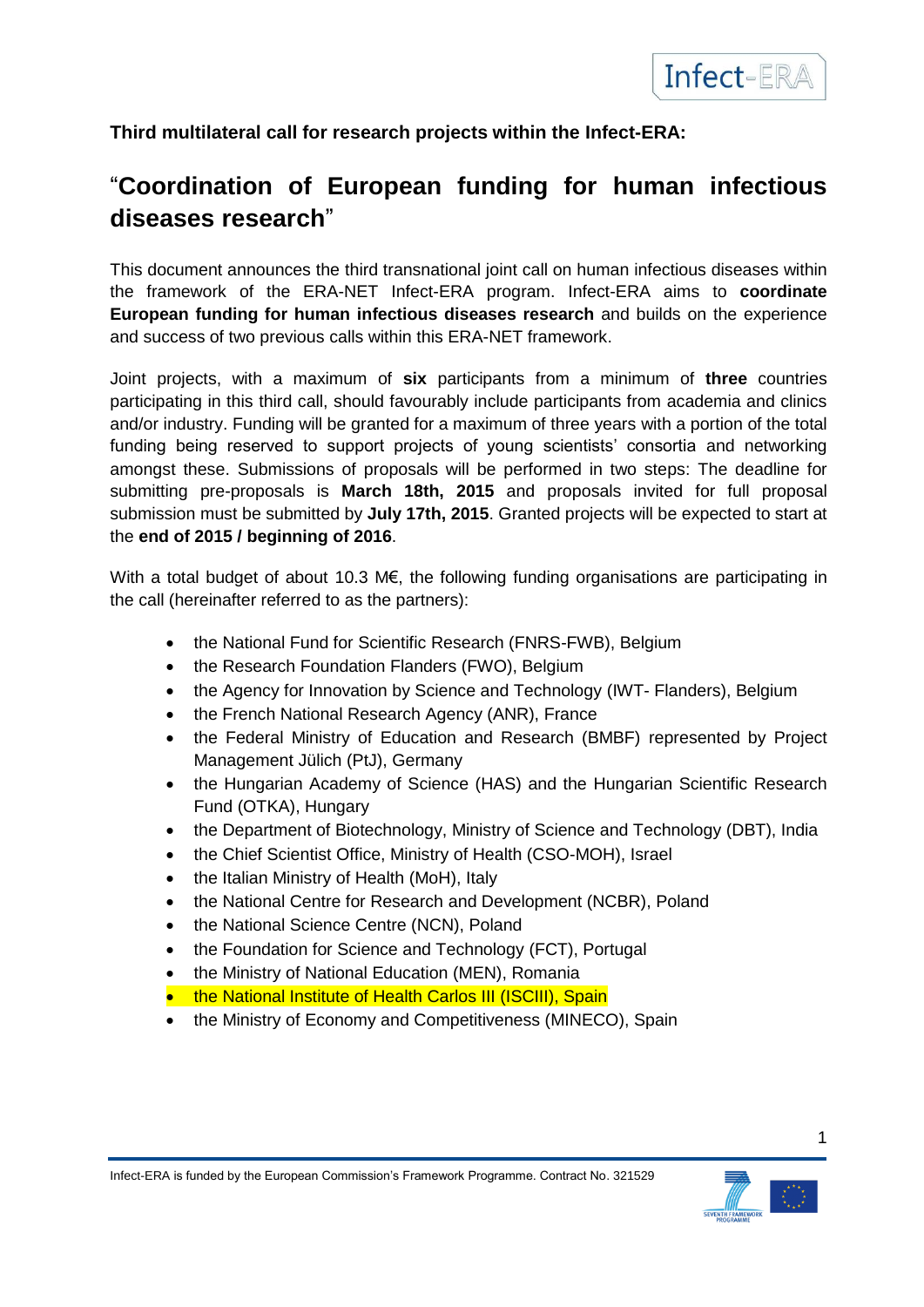

The call is centrally coordinated by the Infect-ERA Joint Call Secretariat, which is for this call led by Project Management Jülich (PtJ), Germany. The partners are opening the call simultaneously in their respective countries.

The Joint Call Secretariat will be the central contact point for all project coordinators. Joint Call Secretariat contact:

| Dr. Henrike Knizia                                                     |
|------------------------------------------------------------------------|
| Project Management Jülich                                              |
| Division Life Sciences, Health, Universities of applied Sciences (LGF) |
| Forschungszentrum Jülich GmbH<br>52425 Jülich<br>Germany               |
| phone: +49 2461 61-9758                                                |
| fax: +49 2461 61-9080                                                  |
| h.knizia@fz-juelich.de<br>www.fz-juelich.de/ptj                        |

The general regulations given in this call text and in the guidelines for applicants apply to all applicants. In addition, there are national regulations of the funding organisations in each partner country. Applicants must refer and adhere to the specific regulations of the national funding organisations (partly given in the call text and the guidelines for applicants; please also contact national contact person).

## *1. Aim of the call*

With this third call, Infect-ERA aims to fund transnational and translational research, bringing together basic, applied and technology-driven research approaches of a broad variety of research topics regarding human ID. This call will enable multinational, collaborative research projects that address a specific topic of human infectious diseases research.

Scientists' consultation provided a catalogue of research topics that indicated the current ID research challenges and the tools and methods to address these in the near future. Based on these topics two main research themes, which are equal in relevance for this call, were identified:

 The host-pathogen interaction in regards to clinically relevant strains and the assessment of factors influencing this interplay.

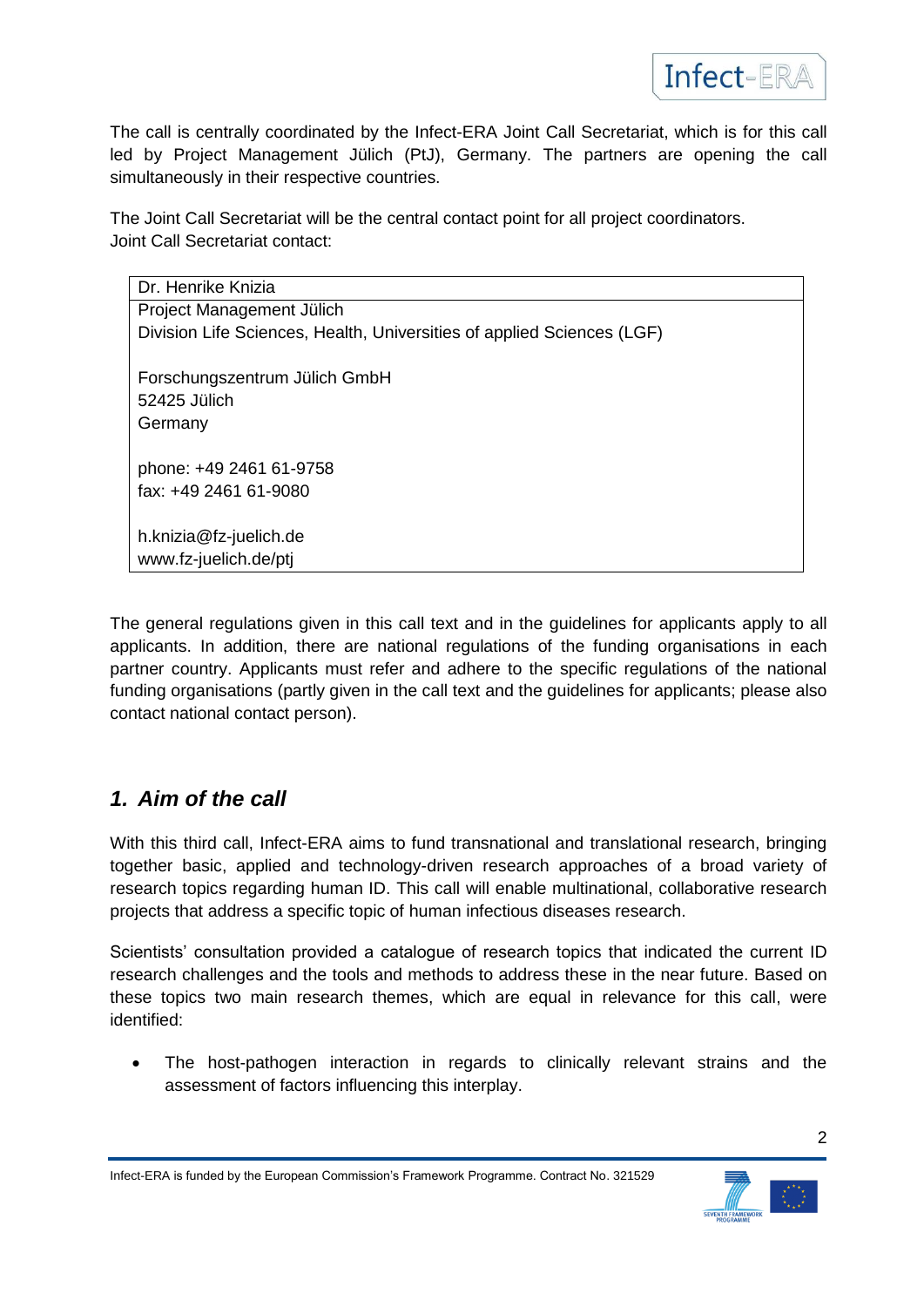

• Diagnostics based on components of host-pathogen interaction, including development of markers for a clinical and personalized setting and detection of high risk clones in various diseases.

To address these themes, the proposals should integrate one of the following approaches:

- (i) Application of novel approaches and technologies such as genomics, metagenomics, transcriptomics, metabolomics, and mass spectrometric analyses to address infection biology as a whole regardless of the type of pathogen (bacteria, virus, protozoa or fungi).
- (ii) Integration of new approaches to understand the effect of the pathogen upon its interaction with the host and to develop biomarkers, preventive, diagnostic and therapeutic tools.

#### **Proposals with topics HIV/AIDS, hepatitis B/C, malaria and tuberculosis are not in the scope of the call.**

Potential topics of the proposals could include:

- investigation on host-pathogen interactions, activation or prevention of host immune response,
- investigation of host (human or animal), microbiome, vector (for vector-borne diseases) and pathogen interactions and co-evolution
- development of new tools or strategies for diagnosing and monitoring infections, development of new procedures for faster/more cost-efficient diagnostics,
- new animal and animal-free models to investigate the alteration of the host-pathogeninteractions by antimicrobials/antivirals.

The proposals should favourably a) show a close cooperation between academic and clinical and/or industrial participants, b) convincingly present the application (exploitation) of the project results, and c) demonstrate a clear benefit to the public.

## *2. Application*

#### **2.1 Eligibility**

Each consortium submitting a proposal must involve:

- a maximum of six partners.
- a maximum of two partners per country,

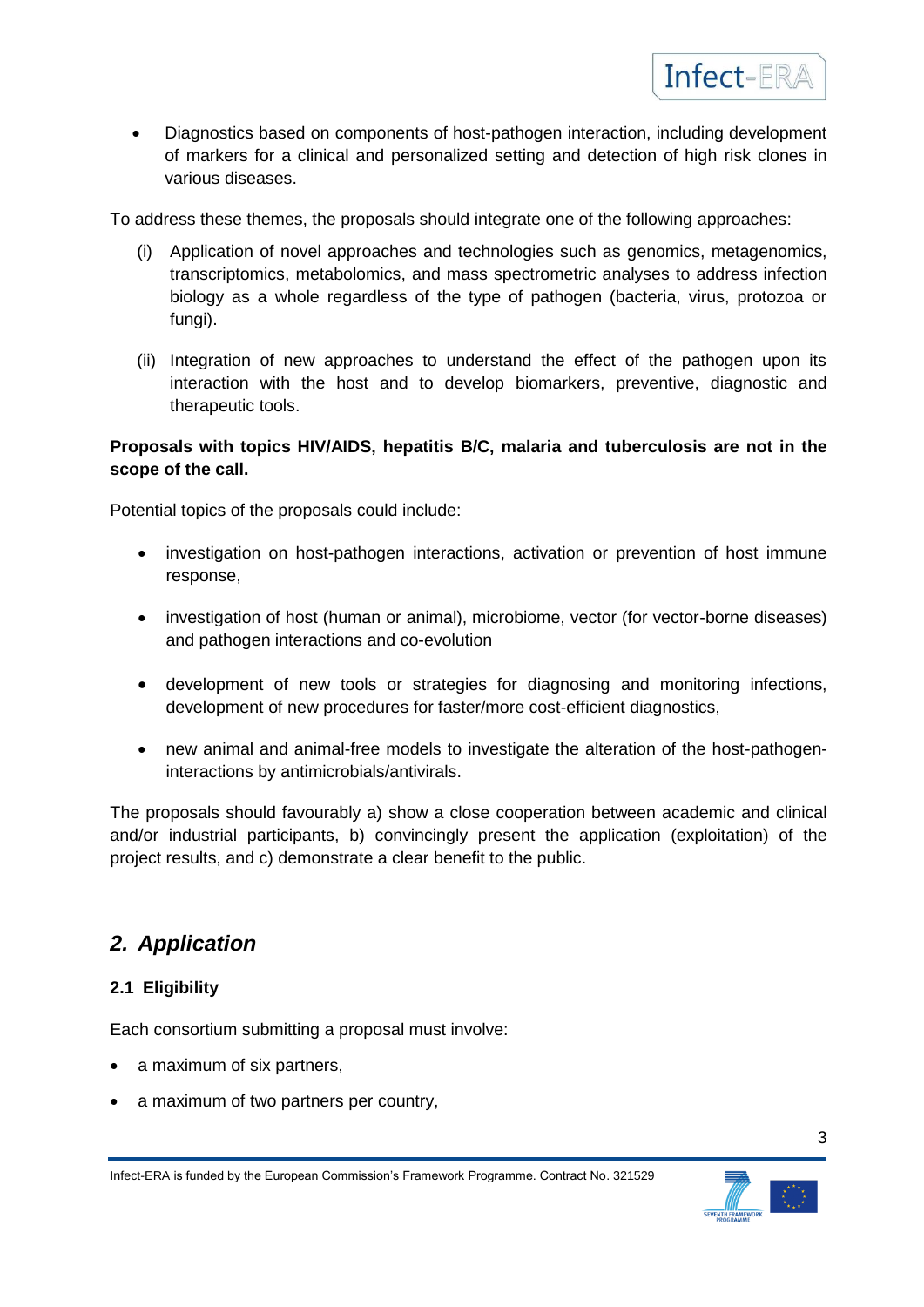

• a minimum of three partners, which must be eligible for funding by their applicable funding organisations of the three different countries that must all be participating in this call (see the list of funding organisations above).

Non-funded project partners may also be part of the consortia if they are able to clearly demonstrate an added value to the consortium and secure their own funding. However, the coordinator and the majority of partners in a consortium must be eligible for the funding organisations participating in this call, and the maximum number of six participants may not be exceeded in any case. If one of the partners is not eligible the proposal will be rejected without further review.

To ensure an impartial evaluation procedure Infect-ERA members participating in the call document preparation, the Network Steering Committee (NSC) and/or the evaluation procedures are not allowed to apply for project funding.

Please refer to the Guidelines for Applicants for further details, and to the specific funding options and restrictions of national funding organisations in the present document.

#### **2.2 Consortia of Young Scientists**

Part of the available funding is dedicated especially to consortia of young scientists. Each project leader of such consortia must be a "young scientist", which is defined as having been awarded a PhD or equivalent at least two and a maximum of nine years before the deadline for submission of pre-proposals (periods of maternity/paternity leave or military service shall be taken into account).

#### **2.3 Submission of joint transnational proposals**

Submissions of proposals will be realized in two steps. In both cases, one joint proposal document (in English) shall be prepared by the project partners of a joint transnational proposal, and must be submitted to the Joint Call Secretariat by the coordinator. For this a submission tool will be implemented [\(www.submission-infect-era.eu\)](http://www.submission-infect-era.eu/).

The two-step application process (pre-proposal, full proposal) will have the following timetable:



4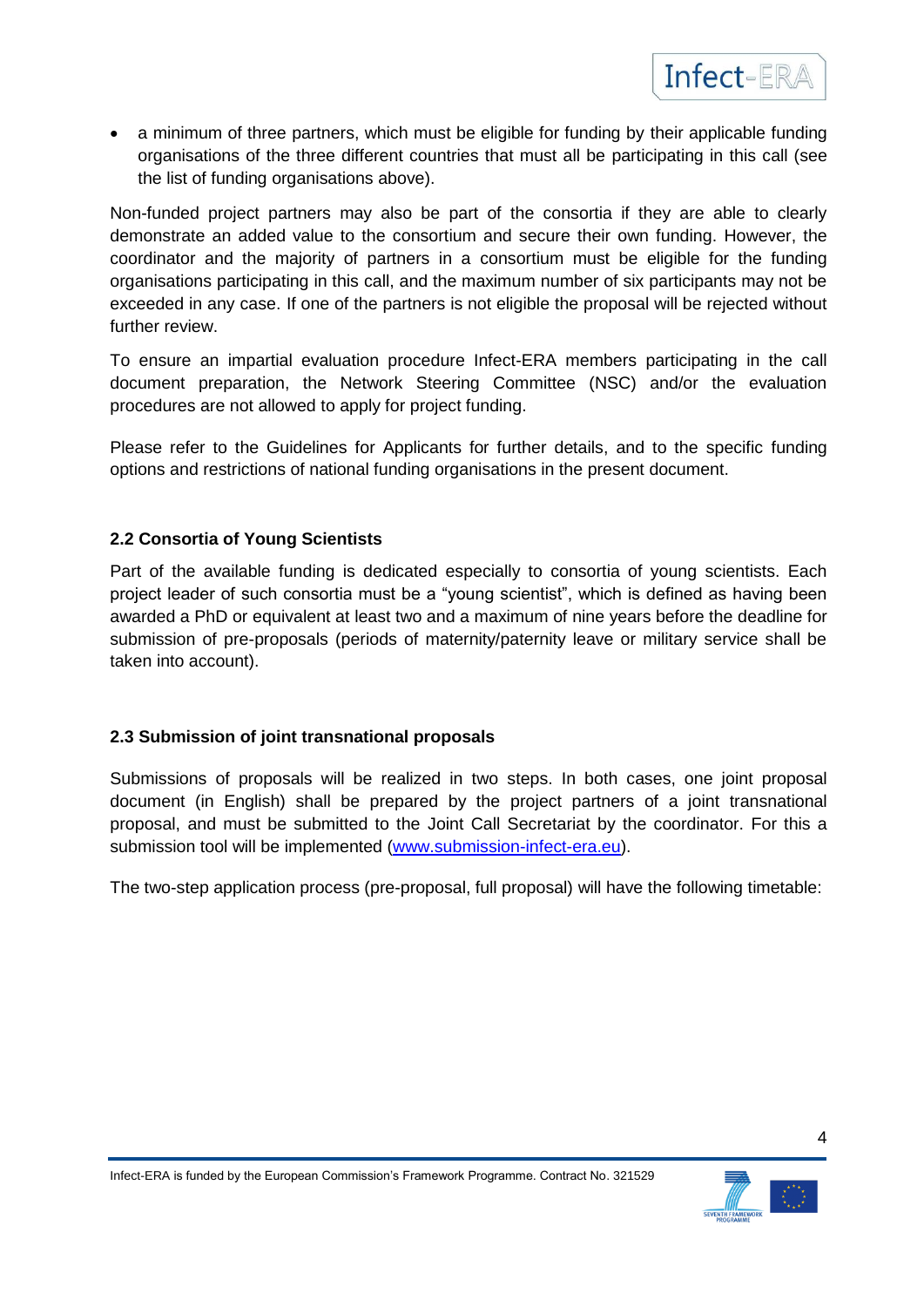

| December 16th 2014           | <b>Pre-announcement</b> of the third joint transnational call |  |  |  |
|------------------------------|---------------------------------------------------------------|--|--|--|
| January 19th, 2015           | <b>Publication</b> of the third joint transnational call      |  |  |  |
| (17:00, CET)                 |                                                               |  |  |  |
| March 18th, 2015             | Deadline for pre-proposal submission                          |  |  |  |
| End of May, 2015             | Communication of the results of the pre-proposal              |  |  |  |
|                              | assessment (invitation for full proposal)                     |  |  |  |
| July 17 <sup>th</sup> , 2015 | Deadline for full proposal submission                         |  |  |  |
| (17:00, CET)                 |                                                               |  |  |  |
| September 2015               | Peer Review Panel Meeting and funding                         |  |  |  |
|                              | recommendation to national funding agencies                   |  |  |  |
| December 2015                | Communication of the funding decisions to the                 |  |  |  |
|                              | applicants                                                    |  |  |  |
| End of 2015, beginning 2016  | <b>Expected projects start (also subject to national</b>      |  |  |  |
|                              | procedures)                                                   |  |  |  |

#### **2.4 Financial modalities and funding prerequisites**

Funding is granted for a maximum of three years in accordance with national regulations. **Applicants must refer and adhere to their own specific national regulations and scientific remits as detailed in the Guidelines for Applicants and if applicable in the National Announcements.** Applicants must contact their national funding agencies (see contact details below) to check their compliance with the national rules.

The funds provided by each funding organisation are listed in the table below. The "virtual common pot model" shall apply for this transnational call. As such, each country will fund its own approved project partners. The proposals will be funded, as far as possible, following the ranking list recommended by the Peer Review Panel. The list of the funded projects titles and partners will be published on the webpage of Infect-ERA [\(www.infect-era.eu\)](http://www.infect-era.eu/).

All project participants selected for funding are required to sign a Consortium Agreement (CA) before the start of the project, which must address the points given in the Guidelines for Applicants. The CA, together with any other information required by national regulations, must be made available on request to the national funding agencies.

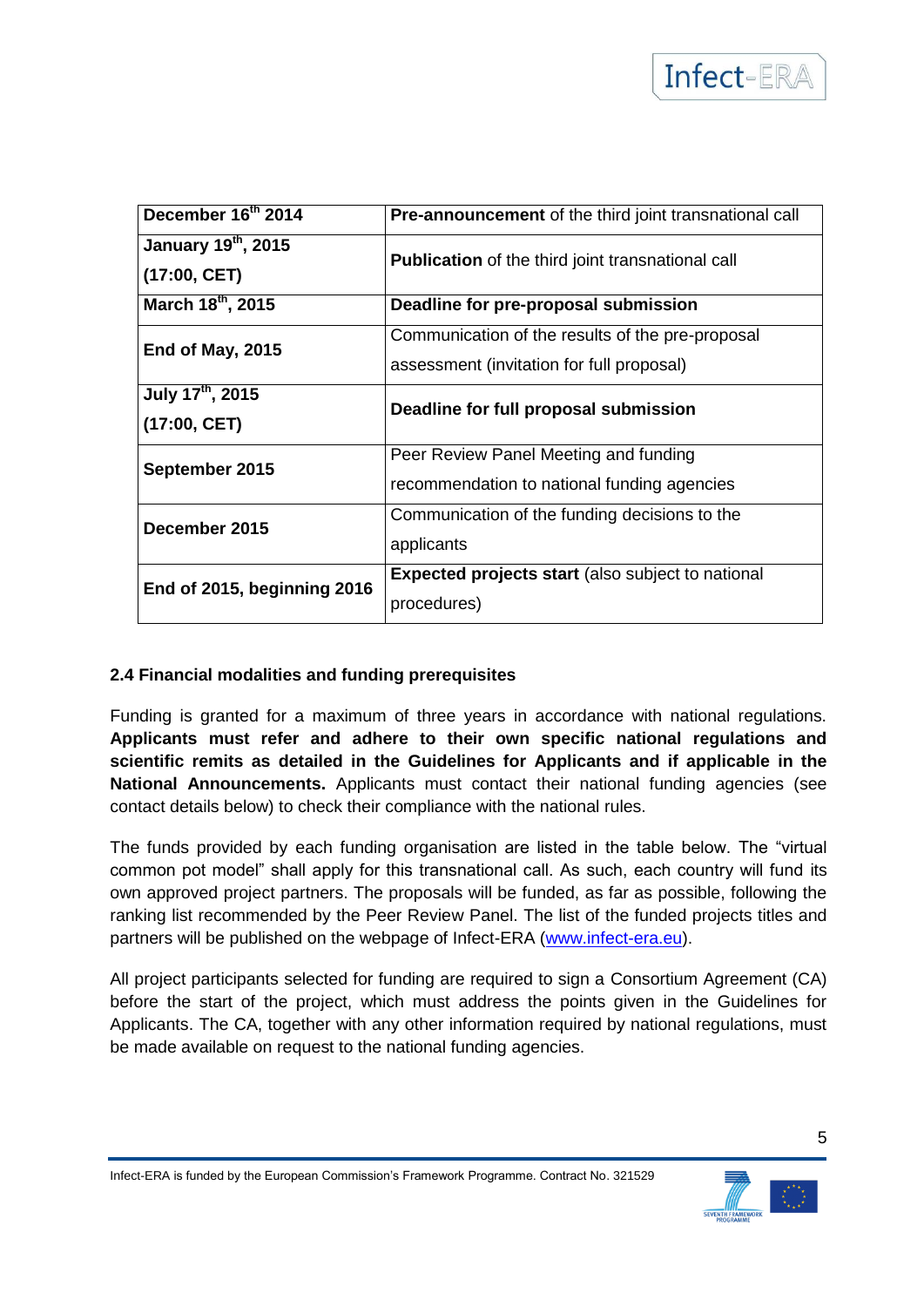#### **Anticipated funding provided by each party**

| <b>Name of Organisation</b>                      | <b>Country</b> | <b>Contribution</b>           |
|--------------------------------------------------|----------------|-------------------------------|
| National fund for Scientific Research (FNRS-     | Belgium        | 0.2 M€                        |
| FWB)                                             |                |                               |
| <b>Research Foundation Flanders (FWO)</b>        | Belgium        | $0.4 \text{ Mé}$ (indicative) |
| Agency for Innovation by Science and             | Belgium        | 1.0 M€                        |
| Technology (IWT- Flanders)                       |                |                               |
| French National Research Agency (ANR)            | France         | 2.5 M€                        |
| Federal Ministry of Education and Research       | Germany        | 2.2 M€                        |
| (BMBF) represented by Project Management         |                |                               |
| Jülich (PtJ)                                     |                |                               |
| Hungarian Academy of Science (HAS) and the       | Hungary        | $0.13 \text{ M} \in$          |
| Hungarian Scientific Research Fund (OTKA)        |                |                               |
| Department of Biotechnology, Ministry of Science | India          | $0.39 - 0.64$ M <sub>€</sub>  |
| and Technology (DBT)                             |                | (30-50 MINR)                  |
| Chief Scientist Office, Ministry of Health (CSO- | Israel         | Up to 0.2 M€                  |
| MOH)                                             |                |                               |
| Italian Ministry of Health                       | Italy          | $0.8 M \in$                   |
| National Centre for Research and Development     | Poland         | 0.5 M€                        |
| (NCBR)                                           |                |                               |
| National Science Centre (NCN)                    | Poland         | 0.5 M $\epsilon$ (indicative) |
| Science and Technology Foundation (FCT)          | Portugal       | $0.325$ M <sub>€</sub>        |
| Ministry of National Education (MEN)             | Romania        | $0.3 M\epsilon$               |
| National Institute of Health Carlos III (ISCIII) | <b>Spain</b>   | $0.2 M \epsilon$              |
| Ministry of Economy and Competitiveness          | Spain          | $0.6 M\epsilon$               |
| (MINECO)                                         |                |                               |

#### **2.5 Partnering web tool**

A Partnering tool is implemented in the Infect-ERA website [\(http://www.infect](http://www.infect-era.eu/collaborations)[era.eu/collaborations\)](http://www.infect-era.eu/collaborations) in order to facilitate the exchange of research ideas and the effective planning of collaborative projects, as well as to foster the assembly of eligible consortia and the integration of project partners who have not been involved in multilateral consortia so far. All potential project partners are invited to register in this electronic tool. Registration will allow them to submit short description of their research.

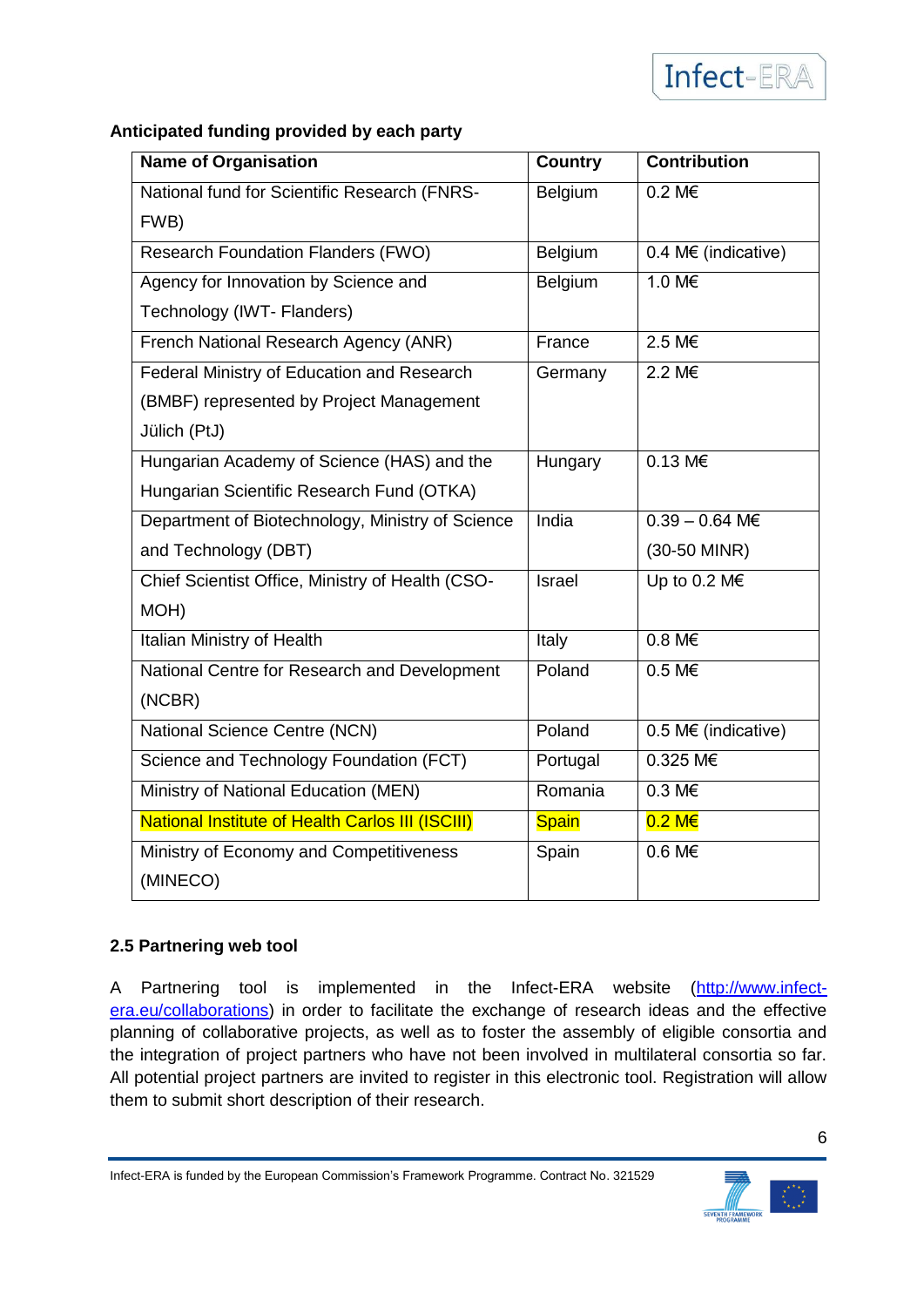

## *3. Contact persons*

The only official communication line of the proposal is between the Infect-ERA Joint Call Secretariat and the project coordinator. The project coordinator will be the person contacted by the Infect-ERA Joint Call Secretariat during the application procedure, so he/she must forward all information to the other participants within his/her consortium. Each country has national contact persons, who have to be contacted for information about the specific national requirements (see table below).

| <b>Country</b>     | <b>Agency</b>   | <b>Contact person</b>  | <b>E-Mail</b>                    |
|--------------------|-----------------|------------------------|----------------------------------|
| Belgium            | <b>FNRS</b>     | Dr. Arnaud Goolaerts   | arnaud.goolaerts@frs-fnrs.be     |
|                    |                 |                        | +32 2 504 93 28                  |
|                    | <b>FWO</b>      | <b>Olivier Boehme</b>  | eranet@fwo.be                    |
|                    |                 |                        | +32 25501545                     |
|                    | <b>IWT</b>      | Dr. Hendrik De Bondt   | hdb@iwt.be                       |
|                    |                 |                        | +32 2 432 42 12                  |
| France             | <b>ANR</b>      | Dr. Heidi Ligeret      | heidi.ligeret@agencerecherche.fr |
| Infect-ERA         |                 |                        | +33 1 78 09 80 44                |
| Coordination       |                 |                        |                                  |
| Germany            | PT Jülich       | Dr. Henrike Knizia     | h.knizia@fz-juelich.de           |
| <b>Joint Call</b>  |                 |                        | +49 2461 61 9758                 |
| <b>Secretariat</b> |                 |                        |                                  |
| Hungary            | <b>HAS/OTKA</b> | Dr. Levente Emődy      | levente.emody@aok.pte.hu         |
|                    |                 |                        | +36 20 446 3501                  |
| Israel             | <b>CSO-MOH</b>  | Dr. Ahmi Ben-Yehudah   | ahmi.by@moh.health.gov.il        |
|                    |                 | Dr. Irit Allon         | allonirit1@gmail.com             |
| Italy              | MoH             | Dr. Gaetano Guglielmi  | g.guglielmi@sanita.it            |
| India              | <b>DBT</b>      | Dr. Shailja V. Gupta   | shailja.dbt@nic.in               |
| Poland             | <b>NCBR</b>     | Dr. Marcin Chmielewski | marcin.chmielewski@ncbr.gov.pl   |
|                    | <b>NCN</b>      | Dr. Magdalena          | magdalena.kowalczyk@ncn.gov.pl   |
|                    |                 | Kowalczyk              | +48 12 3419160                   |
|                    |                 | Ms. Sylwia Kostka      | sylwia.kostka@ncn.gov.pl         |
|                    |                 |                        | +48 12 3419018                   |
| Portugal           | <b>FCT</b>      | Dr. Anabela Isidro     | anabela.isidro@fct.pt            |
|                    |                 |                        | +35 121 3911552                  |
|                    |                 | Dr. Ricardo Peirera    | ricardo.pereira@fct.pt           |
|                    |                 |                        | +35 121 3924479                  |
| Romania            | <b>MEN</b>      | Dr. Ioana Ispas        | ioana.ispas@ancs.ro              |
|                    |                 |                        | +4021 212 7791                   |
| <b>Spain</b>       | <b>ISCIII</b>   | Dr. Rafael de Andrés   | rdandres@iscii.es                |
|                    |                 | <b>Medina</b>          | +34918222508                     |
|                    |                 | Mr. Irene Sánchez      | isanchezgarcia@isciii.es         |
|                    |                 |                        | +34918222488                     |



7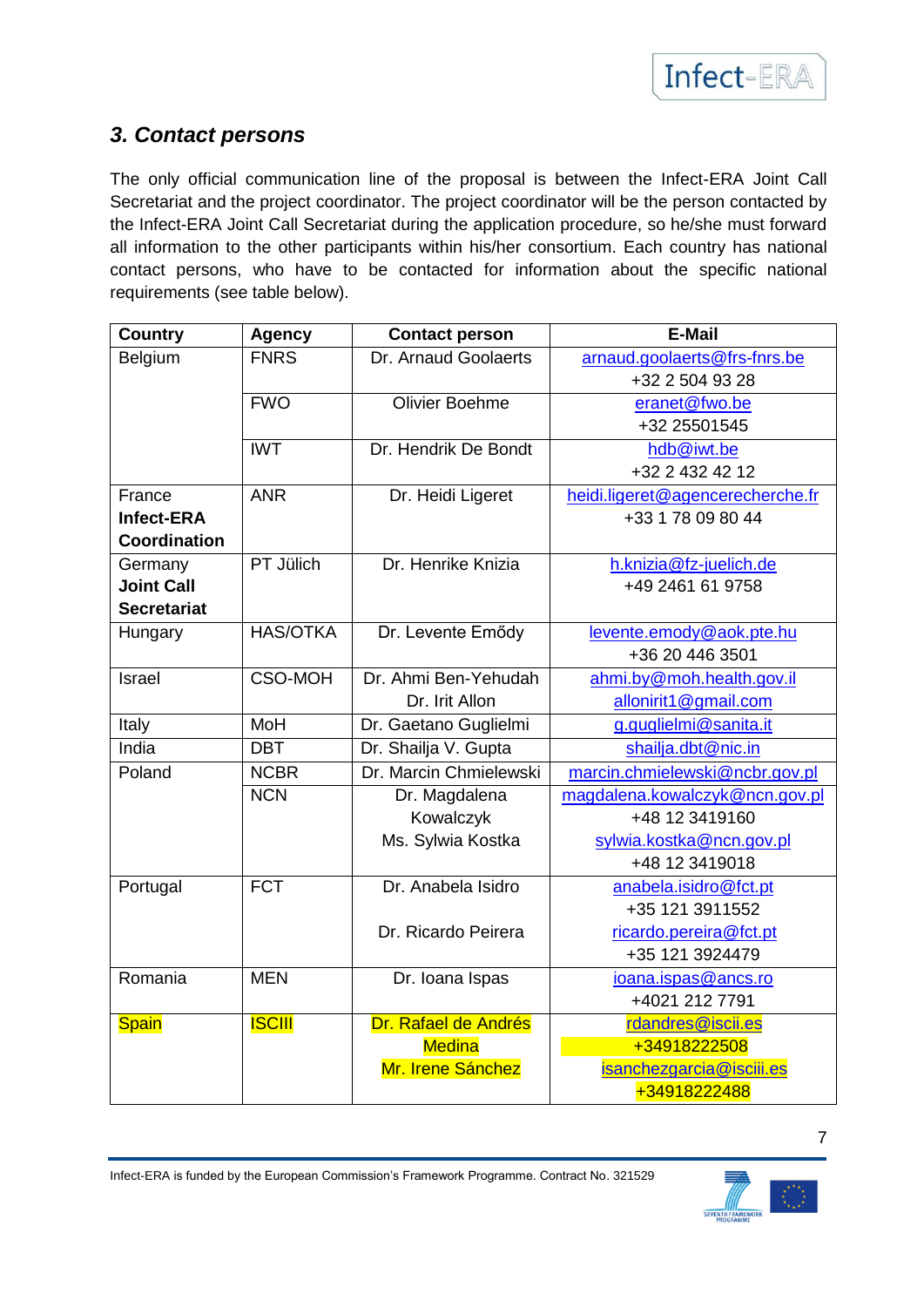

| <b>Country</b> | Agency        | <b>Contact person</b> | <b>E-Mail</b>        |
|----------------|---------------|-----------------------|----------------------|
| Spain          | <b>MINECO</b> | Dr. David González    | infect-era@mineco.es |
|                |               | Martínez              |                      |

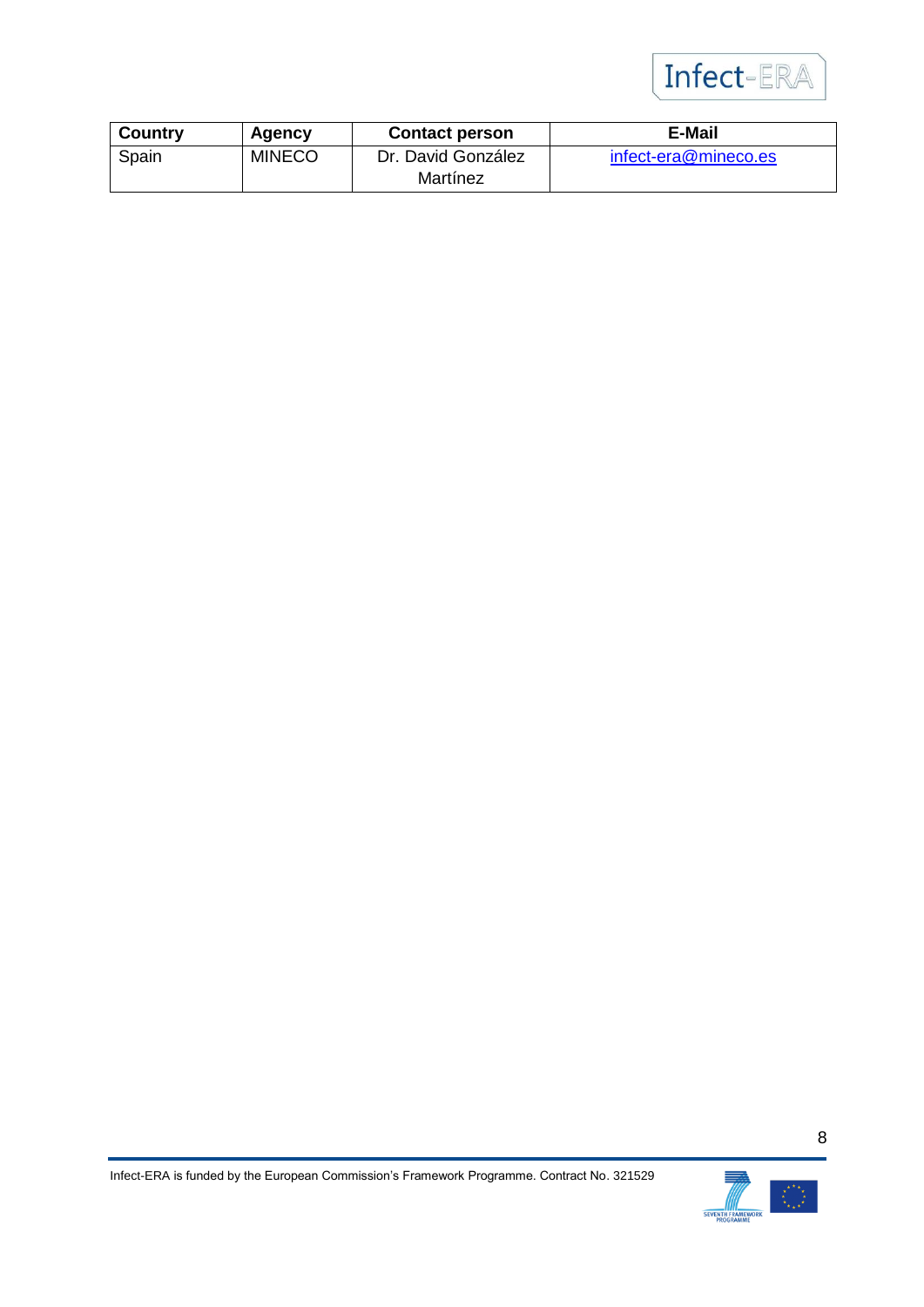### *Summary of funding options and restrictions (I)*

| <b>Funding Body/</b><br><b>Country</b>                  | <b>FNRS-FWB/</b><br><b>Belgium</b> | <b>FWO/</b><br><b>Belgium</b>                                    | <b>IWT-Flanders/</b><br><b>Belgium</b> | ANR/<br><b>France</b>                                                                                                                                                                                                        | <b>BMBF/</b><br>Germany                    | <b>OTKA, HAS/</b><br><b>Hungary</b>       | DBT/<br>India                                                                                     | <b>CSO-MOH/</b><br><b>Israel</b> |
|---------------------------------------------------------|------------------------------------|------------------------------------------------------------------|----------------------------------------|------------------------------------------------------------------------------------------------------------------------------------------------------------------------------------------------------------------------------|--------------------------------------------|-------------------------------------------|---------------------------------------------------------------------------------------------------|----------------------------------|
| <b>Funding of</b><br>industrial<br>project<br>partners; | No                                 | <b>No</b>                                                        | Yes                                    | Yes                                                                                                                                                                                                                          | up to 50%                                  | Yes                                       | See Guidelines for<br>Applicants                                                                  | <b>No</b>                        |
| participation of<br>industry<br>required?               | No                                 | <b>No</b>                                                        | Yes                                    | <b>No</b><br>preferred                                                                                                                                                                                                       |                                            | <b>No</b>                                 | See Guidelines for<br>Applicants                                                                  | <b>No</b>                        |
| <b>Maximum</b><br>funding per<br>project partner        | $0.2M\epsilon$                     | 200 k €                                                          | 250 k€                                 | Minimum amount per<br>partner:<br>15 k€.<br>Maximum funding per<br>partner: 250 k€.                                                                                                                                          | Maximum funding<br>per partner:<br>320 k€. | 75 Keuro                                  | the requested<br>budget depends on<br>the scientific need<br>and justification for<br>the budget. | Up to 100000 euros               |
| <b>Maximum</b><br>funding per<br>project                | $0.2M\epsilon$                     | 200 k €                                                          | 250 k€                                 | No; the requested<br>budget depends on the<br>scientific need and<br>justification for the<br>budget.                                                                                                                        | no                                         | 75 Keuro                                  | The requested<br>budget depends on<br>the scientific need<br>and justification for<br>the budget. | Up to 100000 euros               |
| <b>Eligible costs</b>                                   | See national<br>guidelines         | staff, consumables,<br>equipment<br>(see national<br>guidelines) | See national<br>guidelines             | Personnel,<br>Consumables,<br>Animals, Subcontracts<br>(if costs<50% eligible<br>costs), Equipment,<br>Travel<br>See French Annex for<br>details at<br>http://www.agence-<br>nationale-<br>recherche.fr/InfectEra2<br>015-en | See national<br>guidelines                 | Consumables,<br>mobility and<br>overheads | See Guidelines for<br>Applicants                                                                  | See national guidelines          |

Infect-ERA is funded by the European Commission's Framework Programme. Contract No. 321529

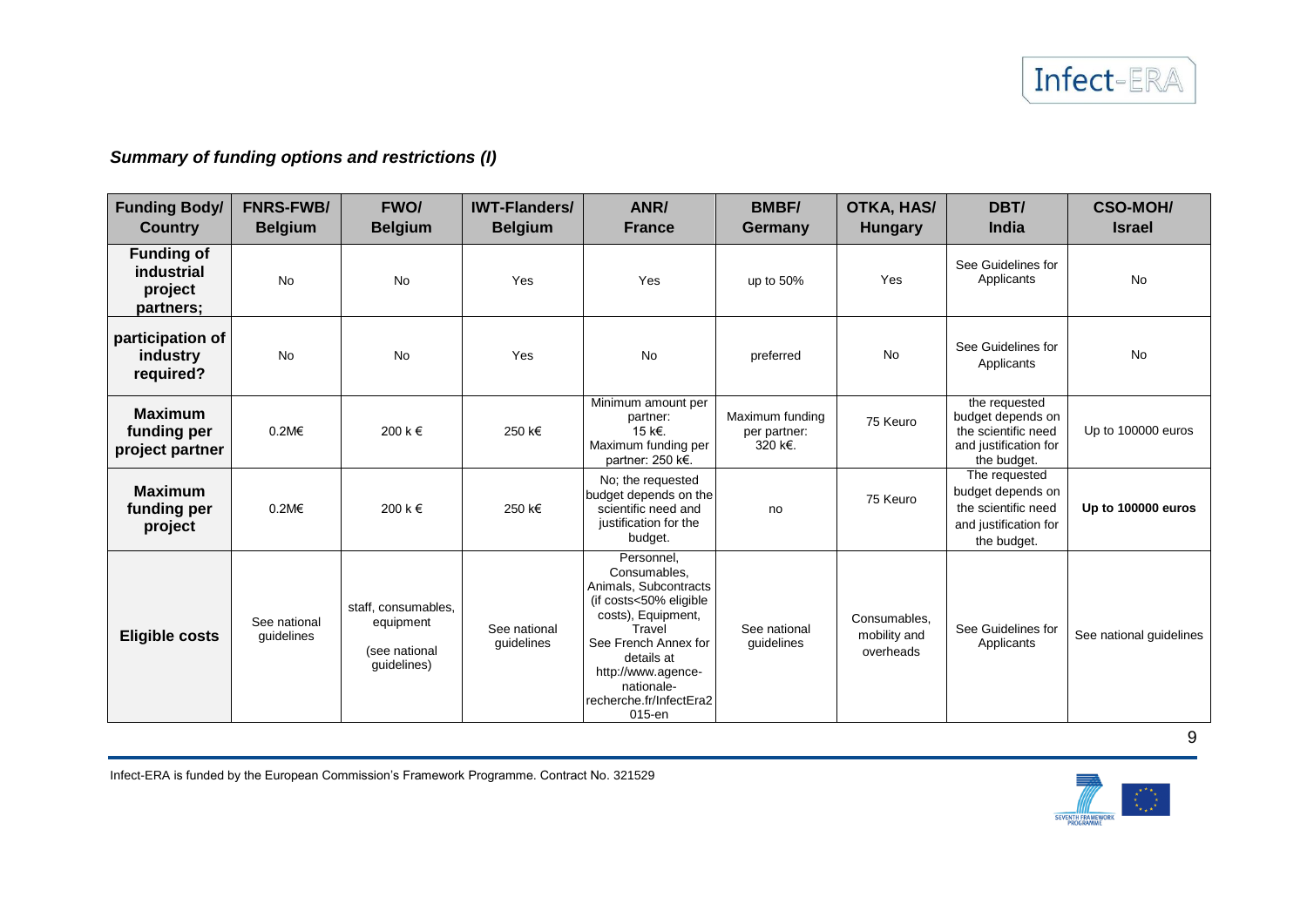

| <b>Additional</b><br>documents<br>required | <b>No</b>                  | <b>IWT</b> eligibility<br>supporting<br>documents as<br>described in<br>'National restrictions'<br>chapter                                                                           | No                                                                                                                                                                                                                                                            | National application<br>forms after funding<br>recommendation | application forms<br>of the national<br>funding agency will<br>be required to be<br>filled out after<br>funding<br>recommendation | See Guidelines for<br>Applicants | 1)-Prior to deadline, a<br>short summary should<br>be submitted to CSO-<br>MOH by email, with<br>Research authority<br>cc'ed.<br>Summary should<br>include:<br>Project name and<br>acronym, project<br>partners and affiliations.<br>requested budget and<br>Description of work with<br>emphasis on Israeli<br>partner. The total length<br>should not exceed 1<br>page.<br>Information not received<br>at CSO-MOH before<br>grant submission may<br>result in declaring the<br>proposal as not eligible<br>for funding.<br>2)-National application<br>forms will be filled only<br>after funding<br>recommendation |
|--------------------------------------------|----------------------------|--------------------------------------------------------------------------------------------------------------------------------------------------------------------------------------|---------------------------------------------------------------------------------------------------------------------------------------------------------------------------------------------------------------------------------------------------------------|---------------------------------------------------------------|-----------------------------------------------------------------------------------------------------------------------------------|----------------------------------|----------------------------------------------------------------------------------------------------------------------------------------------------------------------------------------------------------------------------------------------------------------------------------------------------------------------------------------------------------------------------------------------------------------------------------------------------------------------------------------------------------------------------------------------------------------------------------------------------------------------|
| <b>Other national</b><br>restrictions *    | See national<br>guidelines | See separate<br>document with the<br><b>IWT</b> eligibility criteria<br>(project abstract,<br>Flanders added<br>value description,<br>Several hardcopy<br>signed declaration,<br>. ) | For projects selected<br>for funding:<br>a copy of the signed<br>consortium agreement<br>established between<br>the consortium<br>partners must be<br>provided to ANR<br>before the first<br>payment to the French<br>researchers involved<br>in the project. | no                                                            | No funded or<br>pending projects<br>are eligible on the<br>same subject<br>No salaries for<br>applicants<br>No equipment          | See Guidelines for<br>Applicants | No concomitant funding<br>is eligible                                                                                                                                                                                                                                                                                                                                                                                                                                                                                                                                                                                |

\*Please note that this is only a summary. Refer to the national websites and contact the respective national contact person for full details.



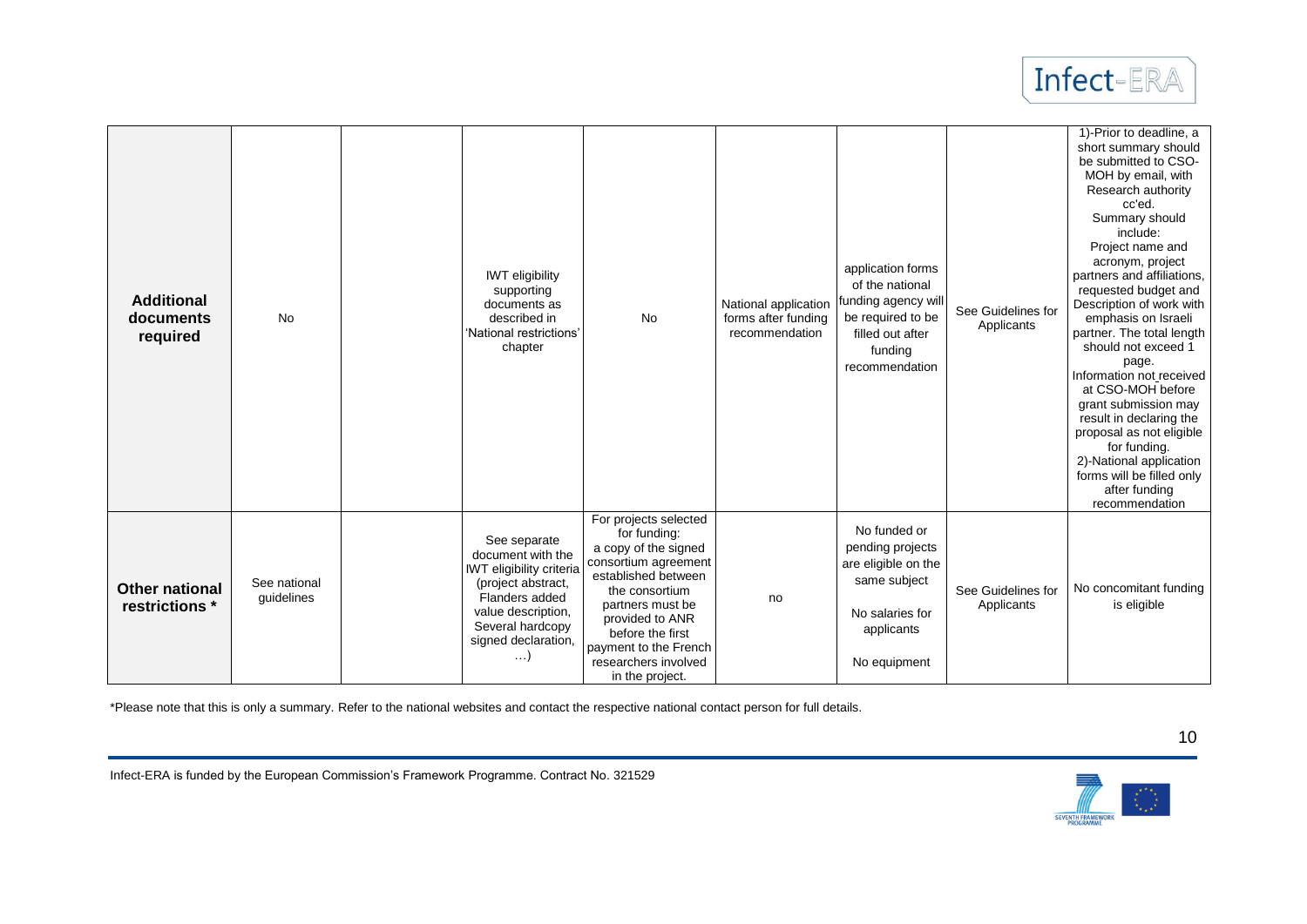### *Summary of funding options and restrictions (II)*

| <b>Funding Body/</b><br><b>Country</b>                  | MoH/<br><b>Italy</b> | <b>NCBR/</b><br><b>Poland</b> | <b>NCN/</b><br><b>Poland</b> | FCT/<br><b>Portugal</b>                                                                                                        | <b>MEN/</b><br>Romania | <b>ISCIII/</b><br><b>Spain</b>                                                                                                                                                                                                                                                                                                 | <b>MINECO/</b><br><b>Spain</b>                                                                                                                                                                                                                                                           |
|---------------------------------------------------------|----------------------|-------------------------------|------------------------------|--------------------------------------------------------------------------------------------------------------------------------|------------------------|--------------------------------------------------------------------------------------------------------------------------------------------------------------------------------------------------------------------------------------------------------------------------------------------------------------------------------|------------------------------------------------------------------------------------------------------------------------------------------------------------------------------------------------------------------------------------------------------------------------------------------|
| <b>Funding of</b><br>industrial<br>project<br>partners; | <b>No</b>            | Yes                           | <b>No</b>                    | Up to 50%                                                                                                                      | <b>No</b>              | <b>No</b>                                                                                                                                                                                                                                                                                                                      | <b>No</b>                                                                                                                                                                                                                                                                                |
| participation of<br>industry<br>required?               | No                   | No                            | <b>No</b>                    | <b>No</b>                                                                                                                      | <b>No</b>              | <b>No</b>                                                                                                                                                                                                                                                                                                                      | Although enterprises won't<br>be funded through this call<br>by the MINECO, the<br>Spanish private sector is<br>very much welcome to<br>participate as associate<br>with Spanish research<br>institutions, using their own<br>funds or funding from other<br>national or regional calls. |
| <b>Maximum</b><br>funding per<br>project partner        | 200.000€             | No                            | $0.5 M \in$                  | 200 K€ for a proposal<br>with Portuguese<br>coordination:<br>125 K€ for a proposal<br>with <b>Portuguese</b><br>participation; | No                     | up to 100,000 €<br>(overheads included) per<br>project partner (up to<br>150,000 € per project for<br>the whole Spanish part in<br>case more than one<br>Spanish partner<br>participates in the same<br>proposal);<br>up to 150.000 €<br>(overheads included) per<br>project coordinator (up to<br>$200.000 \in$ for the whole | up to 100,000 € per<br>project partner (up to<br>150,000 € per project)<br>up to 150.000 € per<br>project coordinator (up to<br>200.000 € per project)                                                                                                                                   |

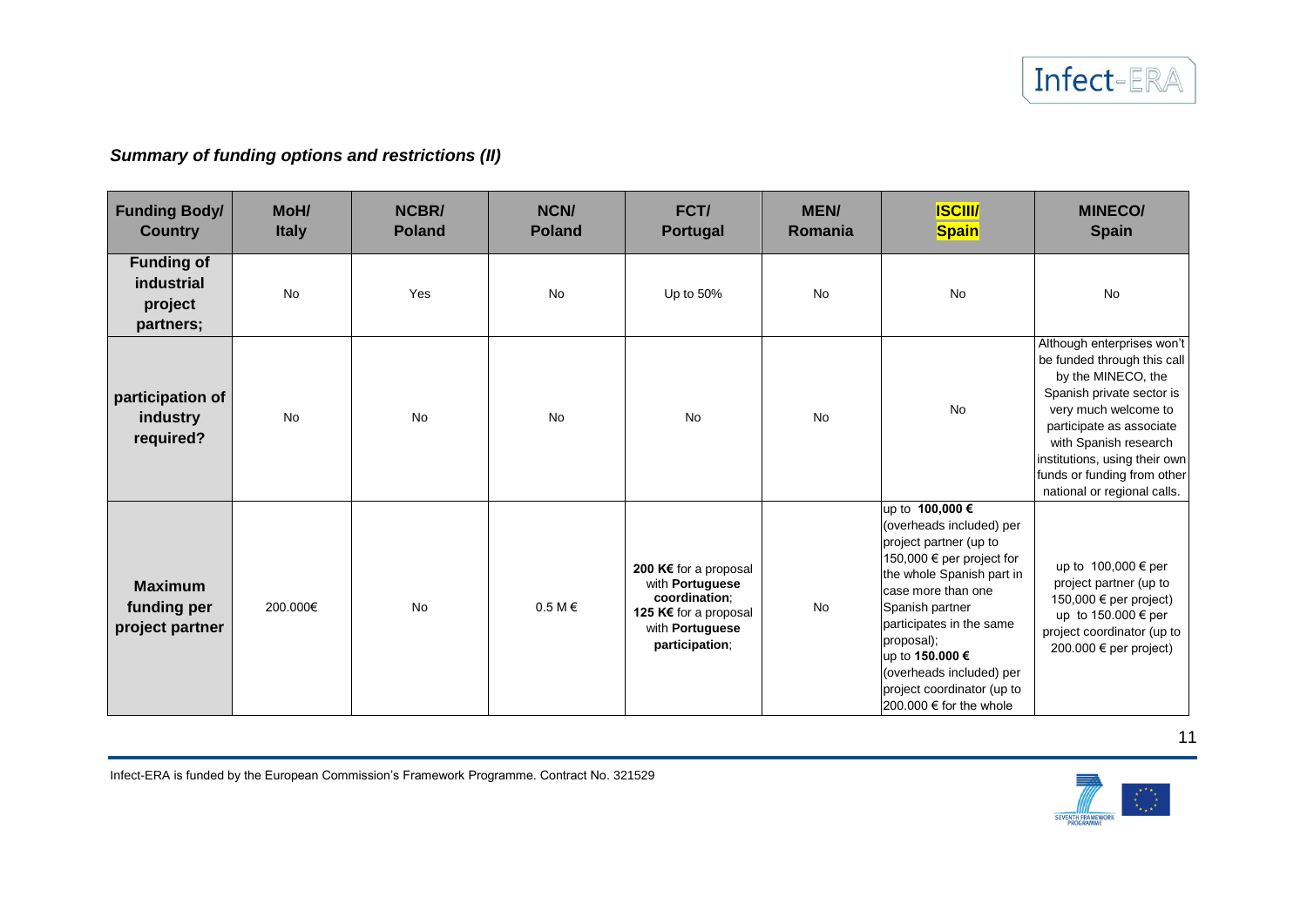

|                                            |                                                                          |                         |                                                                                                                                                                             |                                                                                                                                                                                                                                        |                                                                                                                                           | Spanish part in case one<br>Spanish eligible institution<br>coordinates the project<br>consortium).                                                                                                                                                                                                                                                                                                                               |                                                                                                                                                                          |
|--------------------------------------------|--------------------------------------------------------------------------|-------------------------|-----------------------------------------------------------------------------------------------------------------------------------------------------------------------------|----------------------------------------------------------------------------------------------------------------------------------------------------------------------------------------------------------------------------------------|-------------------------------------------------------------------------------------------------------------------------------------------|-----------------------------------------------------------------------------------------------------------------------------------------------------------------------------------------------------------------------------------------------------------------------------------------------------------------------------------------------------------------------------------------------------------------------------------|--------------------------------------------------------------------------------------------------------------------------------------------------------------------------|
| <b>Maximum</b><br>funding per<br>project   | 200.000€                                                                 | <b>No</b>               | $0.5 M \in$                                                                                                                                                                 | 200 K€ for a proposal<br>with Portuguese<br>coordination:<br>125 K€ for a proposal<br>with Portuguese<br>participation;                                                                                                                | <b>No</b>                                                                                                                                 | up to 100,000 €<br>(overheads included) per<br>project partner (up to<br>150,000 € per project for<br>the whole Spanish part in<br>case more than one<br>Spanish partner<br>participates in the same<br>proposal);<br>up to 150.000 €<br>(overheads included) per<br>project coordinator (up to<br>200,000 € for the whole<br>Spanish part in case one<br>Spanish eligible institution<br>coordinates the project<br>consortium). | up to 100,000 € per<br>project partner (up to<br>150,000 € per project)<br>up to 150.000 € per<br>project coordinator (up to<br>200.000 € per project)                   |
| <b>Eligible costs</b>                      | See national<br>guidelines                                               | See national guidelines | Applicants are obliged<br>to adhere to the rules<br>included in the following<br>document:<br>http://www.ncn.gov.pl/si<br>tes/default/files/pliki/kat<br>alog%20kosztow.pdf |                                                                                                                                                                                                                                        | Personnel,<br>consumables, equip<br>ment,<br>travel, subcontracts                                                                         | Personnel, small<br>equipment, travel and<br>allowanced and overheads                                                                                                                                                                                                                                                                                                                                                             | <b>Eligibility of Direct Costs</b><br>depnds on the 2015 Call<br>for International Joint<br><b>Programming Actions</b><br>2015 (to be published on<br>2015 in the B.O.E) |
| <b>Additional</b><br>documents<br>required | Pre-submissione<br>eligibility check form,<br>see national<br>quidelines | No                      | Applicants must provide<br>basic administrative<br>data via the OSF<br>electronic submission<br>system                                                                      | Statement of<br>commitment must be<br>sent to the FCT<br><b>National Contact Point</b><br>duly signed, dated and<br>stamped by the Head of<br>the Portuguese<br>applicant organisation<br>and by the PI, at the<br>pre-proposal stage. | After a positive<br>evaluation and<br>funding<br>recommendation a<br>formal application<br>needs to be<br>submitted to<br><b>UEFISCDI</b> | None                                                                                                                                                                                                                                                                                                                                                                                                                              | None                                                                                                                                                                     |